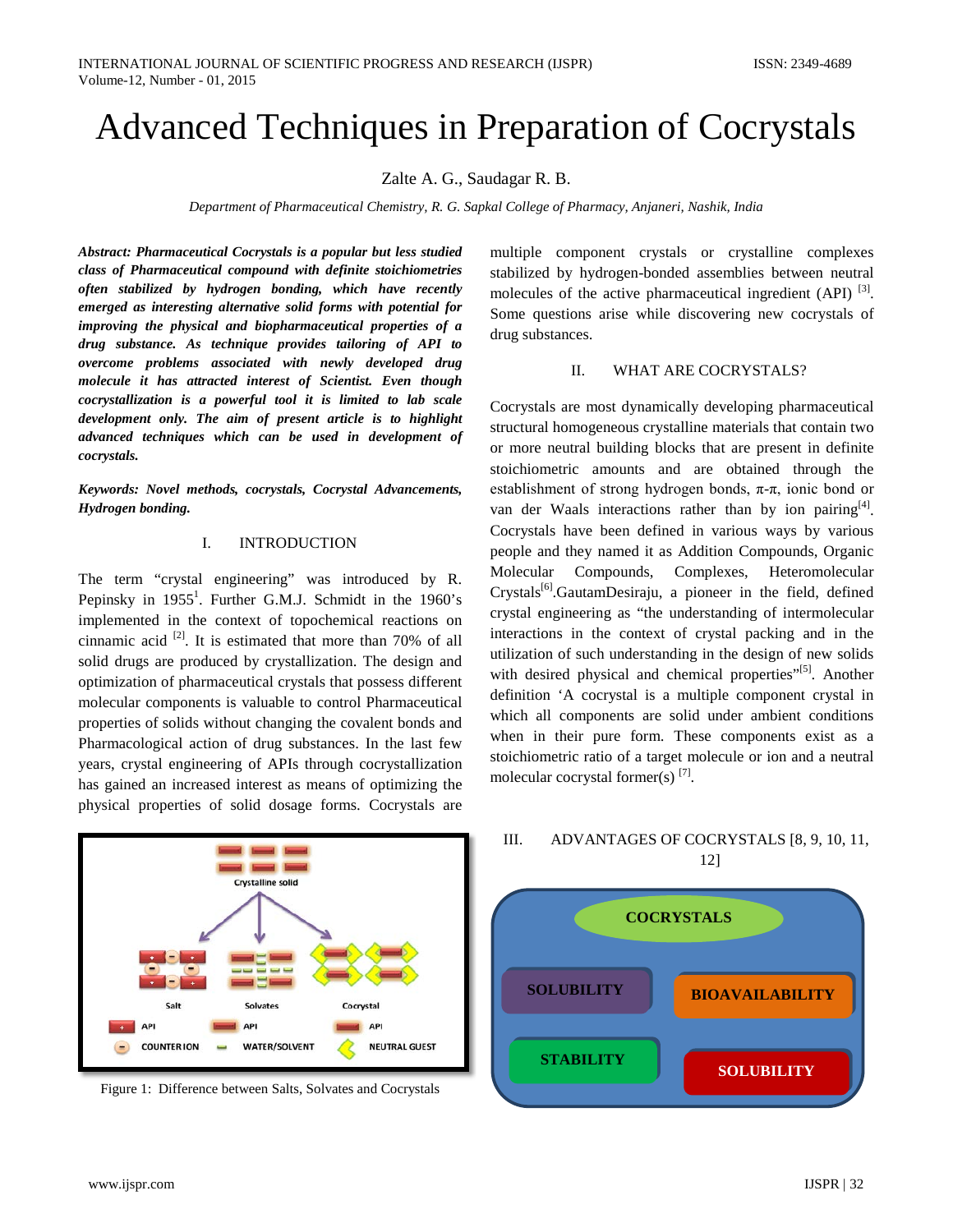# IV. COCRYSTAL DESIGN

Cocrystal design is based on crystal engineering principles. By understanding supramolecular chemistry of the functional group present in a drug and coformer. Hydrogen bonding can be easily formed between the drug and coformer if it contains functional groups like carboxylic acids, amides and alcohols. Etter and co-workers proposed guidelines to promote design of hydrogen-bonded solids along with graph set descriptors and classification of packing.

#### *The rules of hydrogen bonding are:*

- 1. All good proton acceptors and donors are only used in hydrogen bonding.
- 2. Six-membered ring with intramolecular hydrogen bonds form are preferred for intermolecular hydrogen bonds.
- 3. The best proton acceptor and donor remained after intramolecular hydrogen bond formation it will form intermolecular hydrogen bonds to one another  $[12]$ .

Statistical analysis of hydrogen bonding motifs in the Cambridge Structural Database help to the identification of molecular properties and their role in cocrystal formation. The observed data from CSD will help to provide qualitative guidelines for the designing cocrystals.



Figure 2:- Examples of commonly occurring Hydrogen bonding in cocrystals<sup>3</sup>.

#### V. TECHNIQUES OF COCRYSTALLIZATION

Different techniques are used for the preparation of cocrystals they are as follows:

#### *Traditional Techniques*

- 1. Solvent evaporation technique
- 2. Solid state grinding or mechanical milling technique
- 3. Solvent reduced technique
	- a. Slurrying technique

# b. Solvent drop technology

# *Advanced Techniques*

- 1. Microwave assisted synthesis
- 2. Super critical fluid technology
- 3. Ultrasound assisted solution cocrystallization
- 4. Spray Drying
- 5. High Shear Granulation

#### *1. Solvent Evaporation Technique*

This technique is commonly used for the preparation of cocrystals. In this technique both drug substance and coformer are dissolved in a common solvent and allowed to slow evaporation of a solvent. The technique works on the principle of formation of hydrogen bond in favorable drug substance and a complementary coformer [15]. For example:- Cocrystal forming ability of anti-HIV drug Zidovudine and lamivudine is studied in this work. In this work Zidovudine-lamivudine cocrystals prepared by using solvent evaporation technique by taking equimolar ratio of both. Ethanol is used as a solvent. Zidovudine-lamivudine is taken in equimolar ratios to which 10ml of ethanol is used. The solvent is allowed to evaporate for 2 days. Single crystals were obtained [19].

#### *2. Solid State Grinding*

Solid state grinding is a technique in which mixing, pressing and crushing materials manually with a mortar and pestle or mechanically in a ball mill. This technique is also called as mechanical milling or neat grinding technique [16]. For example:-Piroxicam cocrystals were prepared with help of a 20 carboxylic acid. In this equimolar ratios are taken and physical mixtures were prepared by using mixer mill. Three cycles of 3-5 min. was performed and determined by raman spectra [21].

#### *3. Solvent Reduced Technique*

#### *a. Slurrying technique*

Slurryingtechnique is used cocrystal formation in between drug and coformer. Drug substance (API) and coformer are dissolved in methanol in equimolar ratios at appropriate temperature. Then the solvent in slurry is allowed to evaporate at room temperature for 48 hrs. so it will promote cocrystallization[15]. For example:- Caffeine and syringic acid was slurried with water overnight under ambient conditions. The resulting solid was filtered and filtrate is allowed to dry for 10 days. Needle shaped crystals were formed [6].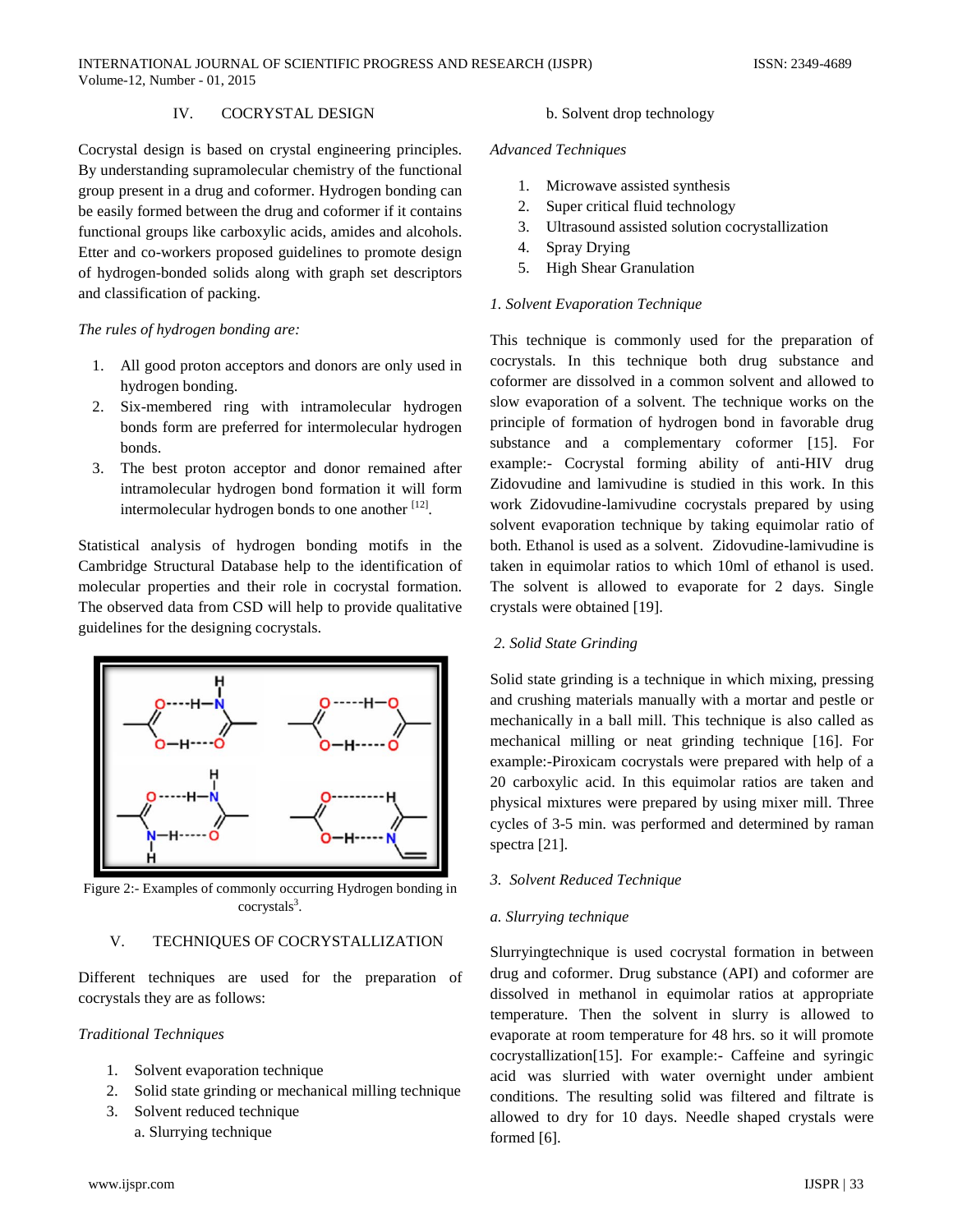#### *b. Solvent drop technology*

In solvent drop grinding technology the drug substance (API) and coformer are taken in equimolar ratios and these equimolar ratios are grind in a mortar and pestle to this addition of few amount of solvent. This solvent will act as a catalyst to favour cocrystallization. This method is advantageous than solid state grinding in terms of yield, ability to control polymorph production, better product crystallinity, and a larger scope of cocrystal former[15,16]. For example:- In this patent Intravenous formulation with water soluble cocrystals of Acetyl salicylic acid and theanine. In this Acetyl salicylic acid-theanine cocrystals prepared by taking both in equimolar ratios. Acetyl salicylic acid-theanine are taken in mortar and pestle in this few drops of methanol is added and grind until dried mass is formed. Further it is characterized [20].

# VI. ADVANCED TECHNIQUES

# *1. Microwave Assisted Synthesis*

In microwave assisted synthesis drug substance (API) and coformer are taken in equimolar ratios and these equimolar ratios with or without solvent is subjected to microwave irradiation in a microwave reactor. The target time and temperature is determined by microwave heating profiles of drug and coformer which is maintained throughout the experiment. For example A 1 : 1 and 2 : 1 molar mixture of caffeine and maleic acid neat or with solvent was subjected to microwave irradiation in 30 ml capacity glass tube. The target temperature was set at 80 uCwith hold time of 60 s. Solvent mediated experiments were performed using 50mL (2%), 100mL (4%) and 250 mL (10%) of solvent for a batch of 2.5 g caffeine–maleic acid mixture. This finally leads to formation of cocrystals[24].

# *2. Super Critical Fluid Technology*

Super critical fluid technique is more advantageous than other conventional method used in cocrystal formation. In this method API and a cocrystal former are mixed together by magnetic stirring and being pressurized by supercritical CO2 in a high-pressure vessel. This pressurized supercritical CO2 will act as anti-solvent which will lead to precipitate formation (cocrystals) [17]. For example:- Indomethacin– saccharin cocrystals were formed using supercritical fluid. In this Indomethacin–saccharin are taken in equimolar ratio (1:1) and added in a solvent to which supercritical CO2 is pressurized in a high-pressure vessel to achieve supersaturation and formation of cocrystals [22,23].

#### *3. Ultrasound Assisted Solution Cocrystallization*

In ultrasound assisted solution cocrystallization the API and cocrystal former are mixed together in appropriate solvent at a proper temperature. This solution was subjected to ultrasound pulses in a sonoreactor after giving 6-12 pulses there is formation of turbid solution. To prevent fragmentation cold water was supplied during sonication. Turbid solution was left for overnight for drying of solvent. For example:-Ultrasound assisted cocrystals of Caffeine/maleic acid were prepared. Slurry of Caffeinemaleic acid was prepared by taking equimolar ratios in methanol. This slurry was subjected to ultrasound pulses. Solid was filtered [18].

# *4. Spray Drying*

In spray drying technique both drug substance and coformer are dissolved in a common solvent and sprayed at particular atomization pressure with a constant vacuum application. Spray dried product is recovered with help of cyclone collector and stored at ambient temperature. For example, Methanolic solution consisting of Carbamazepine and Nicotinamide in equimolar proportion was sprayed at atomization pressure of  $1.20 \pm 0.02$  kg/cm and vacuum was main- tained at  $100 \pm 3$  mm of water column. Spray dried product was recovered from cyclone collector, stored in desiccator at ambient temperature and characterized for solid state properties[25].

# *5. High Shear Granulation*

In high shear granulation technique both drug substance and coformer with a binder mixture granulated with granulation fluid in a granulator. The impeller speed and chopper speed is maintained constant during granulation. After final granulation the large agglomerates were passed through a sieve. For example, Equimolar ratio of drug Piracetam and coformer as L- Tartaric acid and Hydroxy propyl cellulose as a binder mixture were granulated with 4.0 ml of purified water as granulation liquid. The chopper speed was constant during granulation with 1000 rpm, two different impeller speed levels were applied: low (100 rpm) and high impeller speed (800 rpm).

Furthermore, cocrystal formation over two different granulation time levels was investigated, at a low (15 min) and at a high level (60 min) after the water was added dropwise with a pipette. After the granulation process, large agglomerates were disassembled by a sieve with a mesh size of 800lm. Further it is characterized[26].